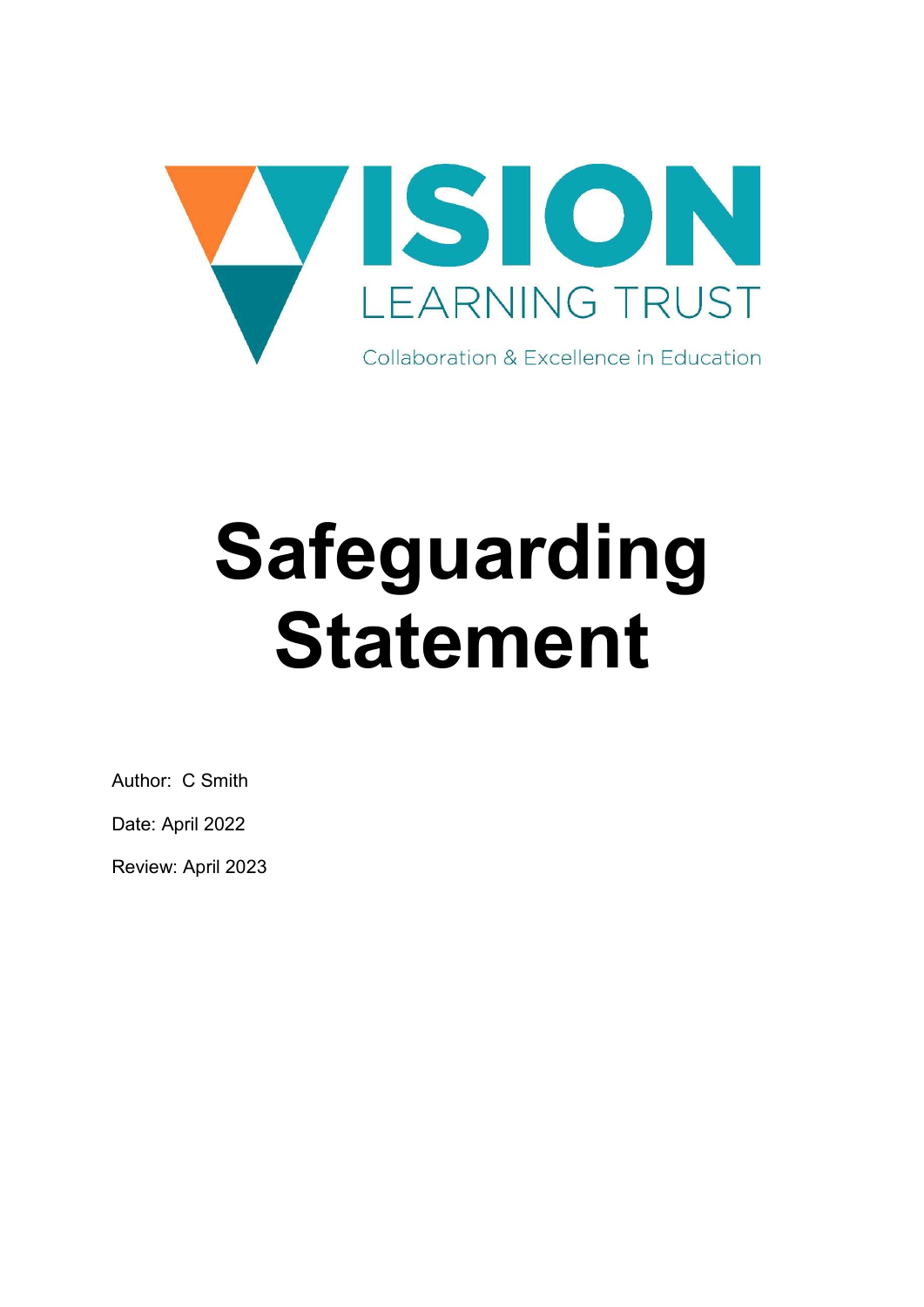## SAFEGUARDING STATEMENT

For multi academy trusts to work effectively clear arrangements for safeguarding must be in place.

The arrangements for safeguarding and promoting the welfare of children must be compliant with Keeping Children Safe In Education, 2019. At the top of the MAT, Vision Learning Trust directors hold ultimate account for those safeguarding arrangements, by assurances from the CEO, head teachers, their local governing bodies and Designated Safeguarding leads across all of the bubbles of safeguarding. Where there are shortfalls identified as well as developments required they must identity how this is being managed with clear timescales.

#### Board of Directors and CEO

Directors and the CEO receive from each local Governing Body assurance that the arrangements for safeguarding and promoting the welfare of children are secure and robust. They are provided with a safeguarding summary from the head teachers termly. This summary includes how their particular school is secure and compliant and any areas of development are highlighted with clear timescales.

The CEO who holds safeguarding in their portfolio (but not as their job role or expertise) alongside the other directors challenge and unpick with scrutiny the security of these arrangements in each school that is part of the MAT. \*\*\*Additional best practice: The CEO and Head teachers meet termly to discuss best practice and any safeguarding issues

The safeguarding governors of each local governing body and the designated leads from each school meet regularly (at least twice a year) to share best practice amongst all the schools in the MAT, looking at strengths and difficulties. The summary of these meetings are shared with the CEO.

#### Local Governing Body

The local governing bodies hold their Head teachers to account for safeguarding across their school within the MAT and feed back to Trust directors. The local governing body are aware of the detail and actions of the HT via the safeguarding lead on the governing body. They are able to challenge and ask additional questions if required and challenge is reflected in minutes of meetings.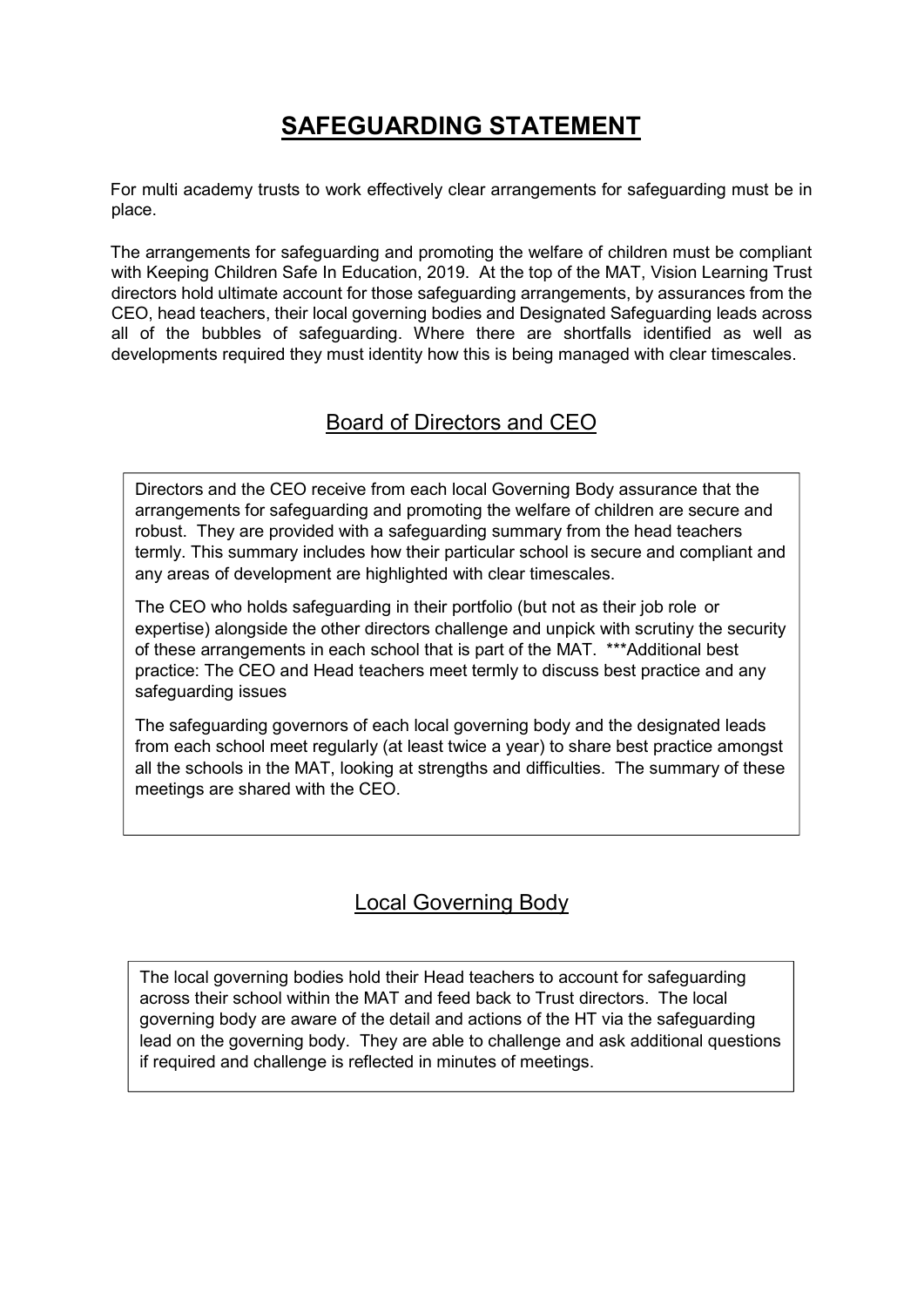There is a safeguarding lead who holds responsibility for safeguarding on each local governing body. This individual meets regularly with the HT/DSL to hold them to account for safeguarding. They ensure that there is capacity and resource to meet the needs of all vulnerable children. They are responsible for ensuring timeliness of referrals and challenging the Headteacher's report in demonstrating accountability. The safeguarding lead gives feedback to the rest of the governors in the governing body meetings.

### Head teachers

Head teachers hold accountability for their school and know all issues regarding safeguarding in the wider sense across their school. Safeguarding is included within termly reports to the local Governing Body. Head teachers meet termly with the CEO and maintain communications with DSL's

#### Designated Safeguarding Leads

Must hold case responsibility for child protection, child in need, looked after children and early help and be able to feedback to the Headteacher

This evidence can be shown for safeguarding activity across the bubbles of safeguarding by:

Our Responsibility to safeguarding in schools and settings: Clear policies and procedures ratified and agreed across the schools for consistency. Those policies are regularly reviewed and reflect consistent practice across each school.

Safeguarding children and Vulnerable adults - Head teacher reports to Governors is a standardised format which is clear and consistent. The report is fully discussed and challenged by the governing body termly. Governors are confident that the school is continuing to be a culture of vigilance and children are safe.